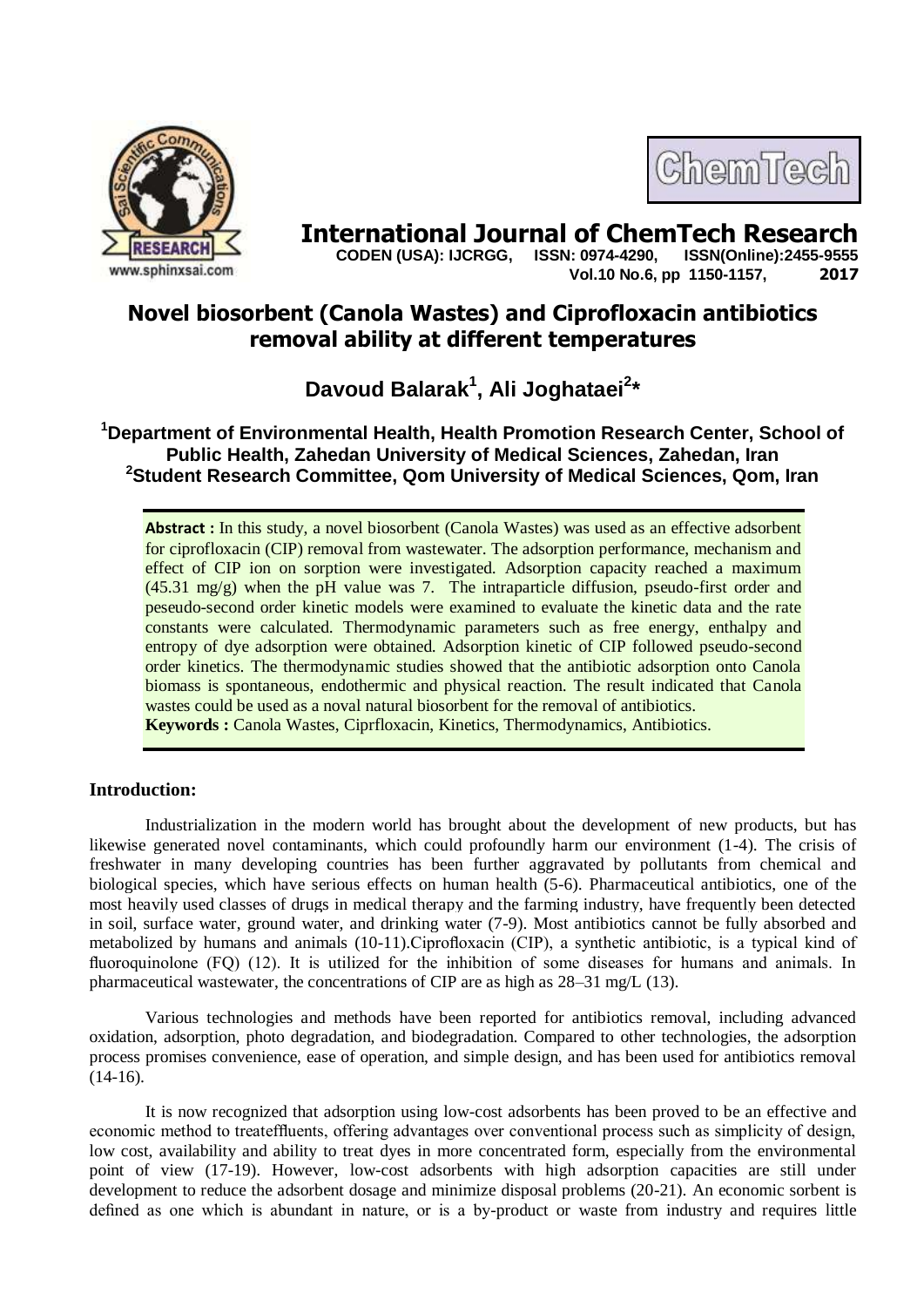processing (22-24). Agricultural waste biosorbents generally used in biosorption studies are also inexhaustible, low-cost and non-hazardous materials, which are specifically selective for antibiotics and easily disposed by incineration (25, 26).

One of these low-cost sorbents particularly suited to biosorption is Canola straw, a by-product of the oil industry, which exhibits a large capacity to bind pollutant (27). This material is very cheap and is mainly used as animal feed. There are some reports of antibiotics biosorption by Canola wastes, but little attention has been paid to the investigation of temperature dependence of biosorption process and evaluating equilibrium, kinetic and thermodynamic parameters of the system, which are important in the design of treatment systems (28-30). This paper presents the study of biosorption characteristics of dried Canola wastes for removing CIP from aqueous solutions using batch adsorption studies. The effects of various factors such as contact time, temperature and initial CIP concentration on the removal efficiency of CIP onto Canola biomass were also studied. The kinetic and thermodynamics data were analyzed so that we can understand the adsorption mechanism and different models were applied to fit the experimental data.

#### **Materials and Methods**

Ciprofloxacin (CIP) antibiotics,  $(C_{17}H_{18}FN_3O_3 \cdot HCl$ , purity >98%) with a molecular weight of 696.6 g/mol was purchased from Sigma-Aldrich and used without further purification, the molecular structure of Ciprofloxacin is given in Figure 1.

Canola wastes were obtained from farm lands in Rasht city. These shells were washed with deionized water and dried in hot air oven at 120  $^{0}C$  for 3 hours and then grounded into fine particles and resultant biomass was subsequently used in thesorption experiments (31).

#### **Removal experiments**

All the adsorption experiments were carried out in 250 ml Erlenmeyer flasks with 3.5 g biomass, and 100 mL CIP solution was added. pH value was adjusted with 0.1 mol/L NaOH or 0.1 mol/L HCl. The mixtures were shaken at 180 rpm at different temperatures for 90 min. Adsorption experiments were carried out by batch method at room temperature. The time-dependent behavior of antibiotic adsorption was studied by varying the contact time between the adsorbate and adsorbent in the range 10-180 min. The concentration of CIP was kept at 10 to 200 mg/L, while the dose of canola biomass was 3.5 g/L. At the end of each adsorption experiment, the solution and solid phase were separated by centrifugation at 3600 rpm for 10 min. The residual dye concentration in the supernatant part was analyzed using a UV–Vis spectrophotometer at the maximum absorption wavelength of 275 nm. The adsorption capacity of CIP on adsorbent was calculated using the following equation (32-34):

$$
\underset{q_e=}{\underbrace{\left(\text{Co} - \text{Ce}\right)} \times v}
$$

Where  $C_0$  and  $C_e$  are the CIP concentrations in mg/L initially and at a given time t, respectively, V is the volume of CIP solution in L, and W is the weight of sorbent in g.



**Fig.1. the structure of Ciprofloxacin**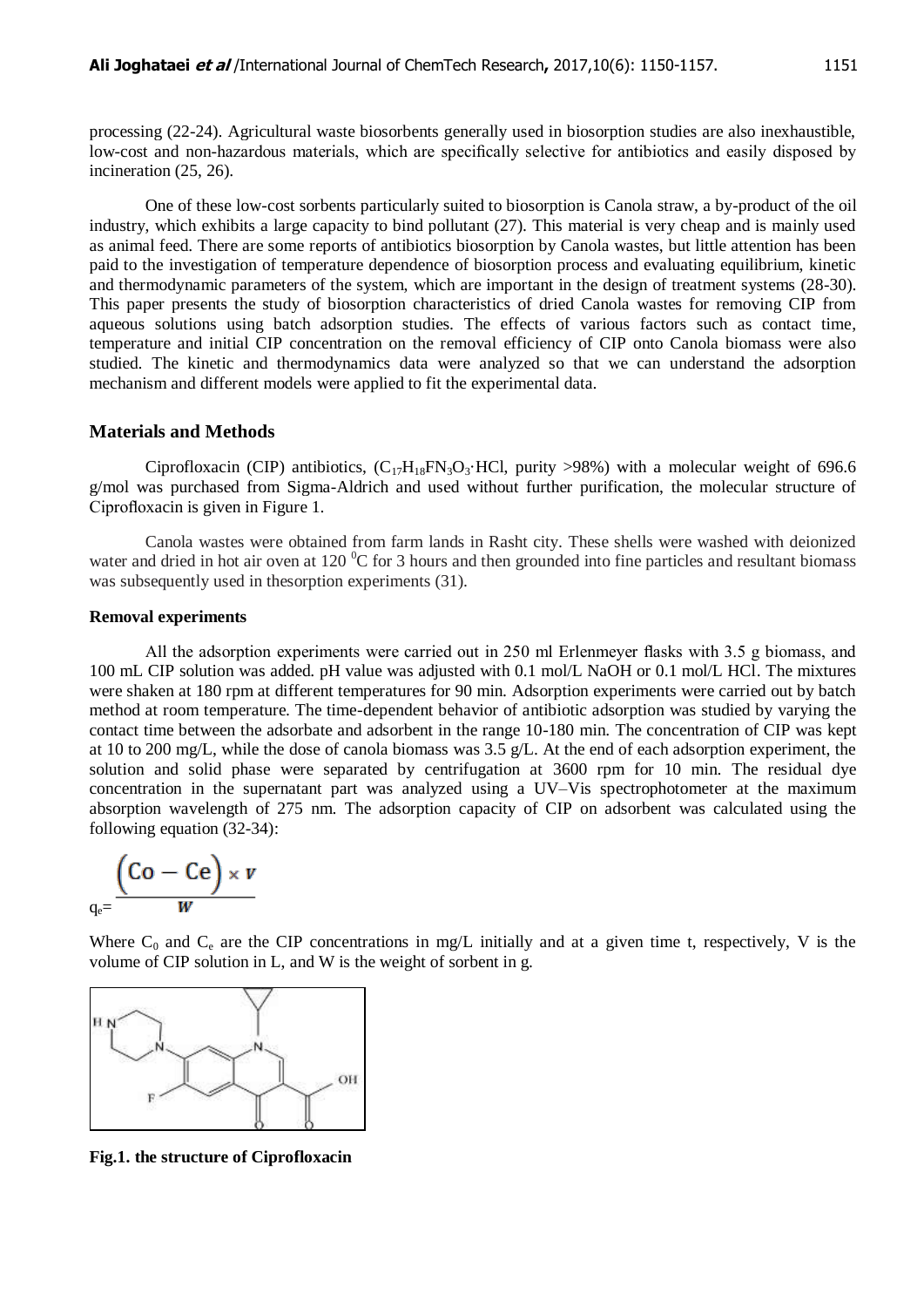#### **Results and Discussion**

#### **Adsorption thermodynamics**

The thermodynamics for CIP ion removal by sesame was investigated in temperature range of 273-318 K, and the influence of temperature on the adsorption capacity is shown in Fig. 2. It can be found that there is an increase in the adsorption capacity of sesame with the temperature increase. Thermodynamic parameters such as change in Gibbs free energy ( $\Delta G^0$ ), enthalpy ( $\Delta H^0$ ) and entropy ( $\Delta S^0$ ) were determined using the following equation (35-37):

$$
K = \frac{q_e}{C_e}
$$

 $\Delta G^0$  = -RT Ln K

$$
\ln K = \frac{\Delta S}{R} - \frac{\Delta H}{RT}
$$

Table 1 summarizes the thermodynamic parameters associated the adsorption process. Values of  $\Delta G^0$ were calculated from the values of adsorption equilibrium constant (K) using above thermodynamic equations. The negative values of  $\Delta G^0$  at the four temperatures show that the adsorption process is spontaneous and the degree of spontaneity increases with increasing the temperature.

The values of  $\Delta H^0$  and  $\Delta S^0$  are calculated from the slope and the intercept of the linear plot of Ln K vs. 1/T (Fig. 3). The overall adsorption process seems to be endothermic ( $\Delta H^0 = 8.412$  KJ/mol). This result also supports the suggestion that the adsorption capacity of increases with increasing temperature. Table 1 also shows that the  $\Delta S^0$  value is positive (entropy increases as a result of adsorption). A positive  $\Delta S^0$  value reflects the affinity of the adsorbent to the CIP ions, as a result of redistribution of energy between the adsorbate and adsorbent (38). Before adsorption occurs, the CIP ions near the surface of the adsorbent will be more ordered than in the subsequent adsorbed state and the ratio of free CIP ions to ions interacting with the adsorbent will; be higher in the adsorbed state (39-40).



**Fig 2. Effect of temperature on adsorption capacity at initial concentration of CIP**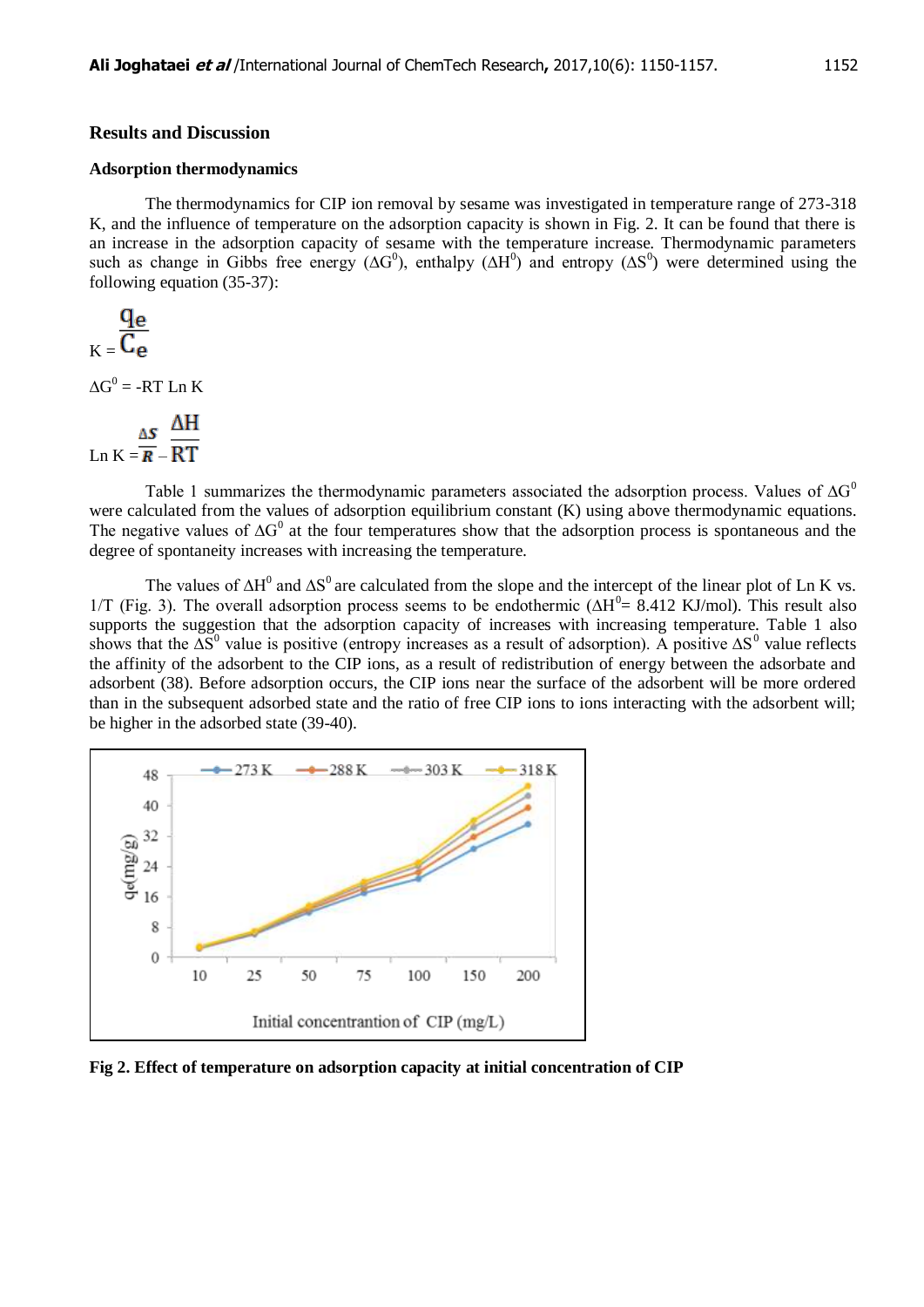

**Figure 3. Plot of Ln K vs. 1/T for CIP ion removal by Canola**

| Temp $(K)$ | (KJ/mol) | $\Delta H^0$ (KJ/mol) | (KJ/mol)<br>៱ຕ∪ |
|------------|----------|-----------------------|-----------------|
| 273        | $-2.47$  |                       |                 |
| 288        | $-2.96$  | 4.71                  | 0.212           |
| 303        | $-3.25$  |                       |                 |
|            | $-3.78$  |                       |                 |

| Table 1. Thermodynamic parameters for CIP ion adsorption by Canola biomass |  |  |  |  |  |  |  |
|----------------------------------------------------------------------------|--|--|--|--|--|--|--|
|----------------------------------------------------------------------------|--|--|--|--|--|--|--|

#### **Adsorption Kinetics**

In the removal of antibiotics from wastewater, it is important for design purposes to study the adsorption mechanism and potential rate controlling steps which control the adsorption rate (41). In order to find the contribution of rate controlling steps such as external mass transfer, intraparticle diffusion, and adsorption process and also, mass transfer and kinetic models have been used to test the experimental data.

In order to investigate the adsorption mechanism, characteristic constants of adsorption were determined using intraparticle diffusion, pseudo-first order and pseudo-second order kinetics. The adsorption process required a multi-step involving the transport of solute molecules from the aqueous phase to the surface of the solid particles followed by diffusion of the solute molecules into the interior of the pores, which is likely to be a slow process, and is therefore, rate-determining step. The intraparticle diffusion model is explored using the following equation (42-43):

$$
q = K_t^{\,1/2} + C
$$

Where  $q_t$ ,  $K_t$  and C are amount of CIP adsorbed (mg/g) at time t (min), the intraparticle diffusion rate constant  $(\text{mg/g min}^{1/2})$  and the intercept, respectively. When adsorption is preceded by diffusion through a boundary, the kinetics in most cases follows the pseudo-first-order rate. The pseudo-first-order rate expression of Lagergren based on the sorption capacity of adsorbent is generally expressed as follows (44-46):

Log 
$$
(q_e - q_i) = \log q_e - \frac{K_1}{2}
$$
. 303 t

Where  $q_e$  and  $K_1$  are the amount of CIP adsorbed at equilibrium (mg/g) and the equilibrium rate constant of pseudo-first order kinetics (1/min), respectively.

The pseudo-second-order equation is also based on the sorption capacity of the solid phase. It has the following advantage: the adsorption capacity, the pseudo-second-order rate constant, and the initial adsorption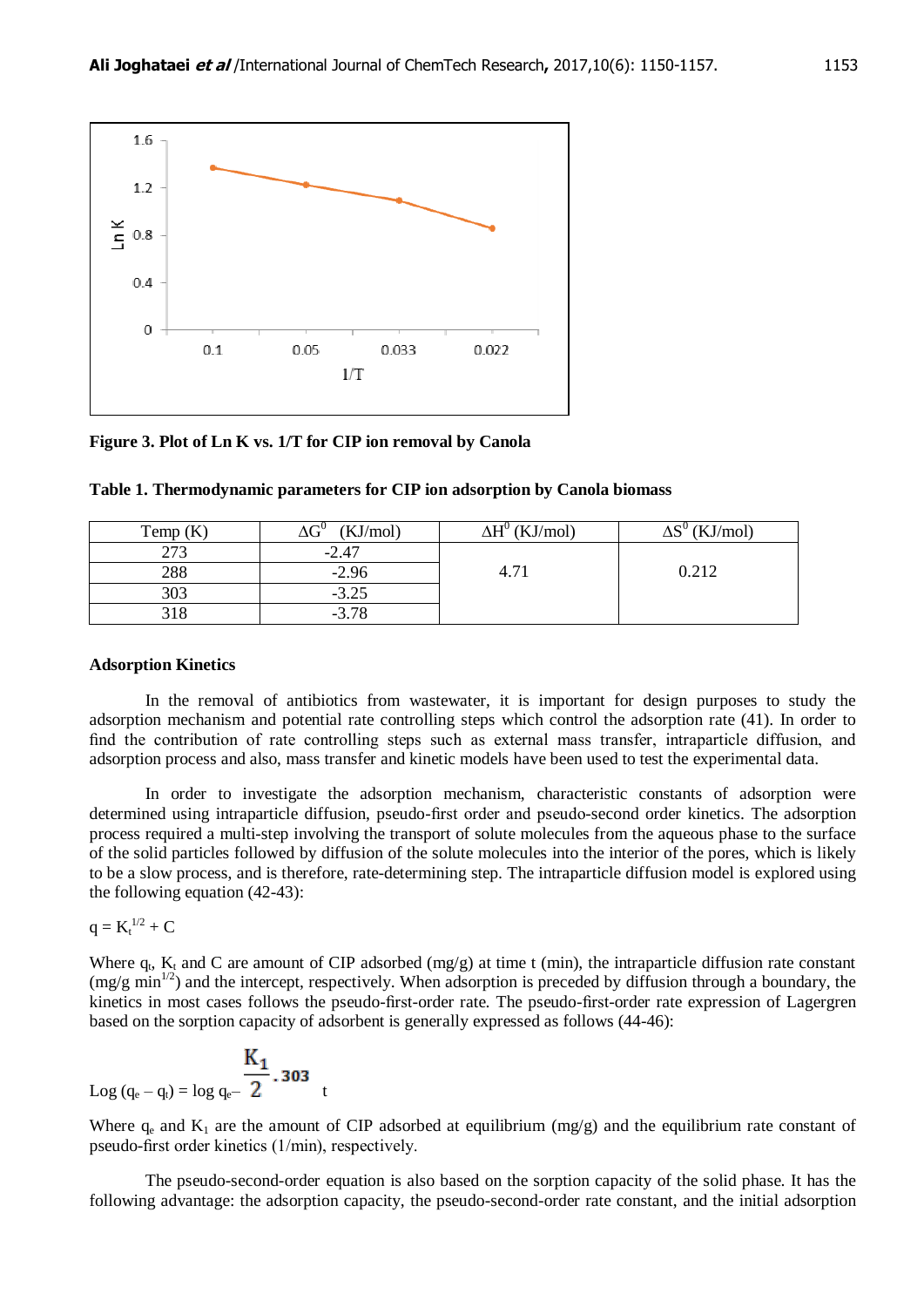rate can be determined from the equation without knowing any parameters beforehand. A linear form of pseudo-second order model for the CIP adsorption onto Canola biomass was as follows (47-48):

$$
\frac{t}{q_t} = \frac{1}{k_2 q e^2} + \frac{t}{q e}
$$

Where  $K_2$  is the equilibrium rate constant of pseudo-second order (g/mg min).

To understand the applicability of the intraparticle diffusion, pseudo-first-order and pseudo-secondorder models for the CIP adsorption onto Canola biomass, linear plots of qt against t<sup>1/2</sup>, log(q<sub>e</sub>−q<sub>t</sub>) versus contact time (t) and t/ $q_t$  versus contact time (t) are ploted and shown in Figs. 4–6, respectively. The values of  $K_1$ , C,  $K_2$ ,  $R^2$  and the calculated q are shown in Table 2. The linearity of the plots  $(R^2)$  demonstrates that intraparticle diffusion and pseudo-first order kinetic models do not play a significant role in the uptake of the dye by biomass (Table 2). The plot of qt against  $t^{1/2}$  may present a multi-linearity correlation, which indicates that two or more steps occur during adsorption process (Fig. 4). The linear fit between the  $t/q_t$  versus contact time (t) and calculated correlation coefficients  $(R^2)$  for pseudo-second order kinetics model show that the CIP antibiotics removal kinetics can be approximated as pseudo-second order kinetics (Table 2). Inaddition, the experimental qe (q<sub>e</sub> exp) values agree with the calculated ones (q<sub>e</sub> Cal.), obtained from the linear plots of pseudo-second order kinetics. Balarak et al, (44) studied the adsorption kinetics and isotherms of antibiotics by using different adsorbent such as Azolla and Carbon nanotubes and results of their study showed that adsorption using this biosorbent complies with pseudo-second-order kinetics (49-51).



**Fig.4. Intraparticle diffusion kinetics model of CIP adsorption at different concentrations**



**Fig.5. Pseudo-first order kinetics of CIP adsorption onto Canola at different Concentrations**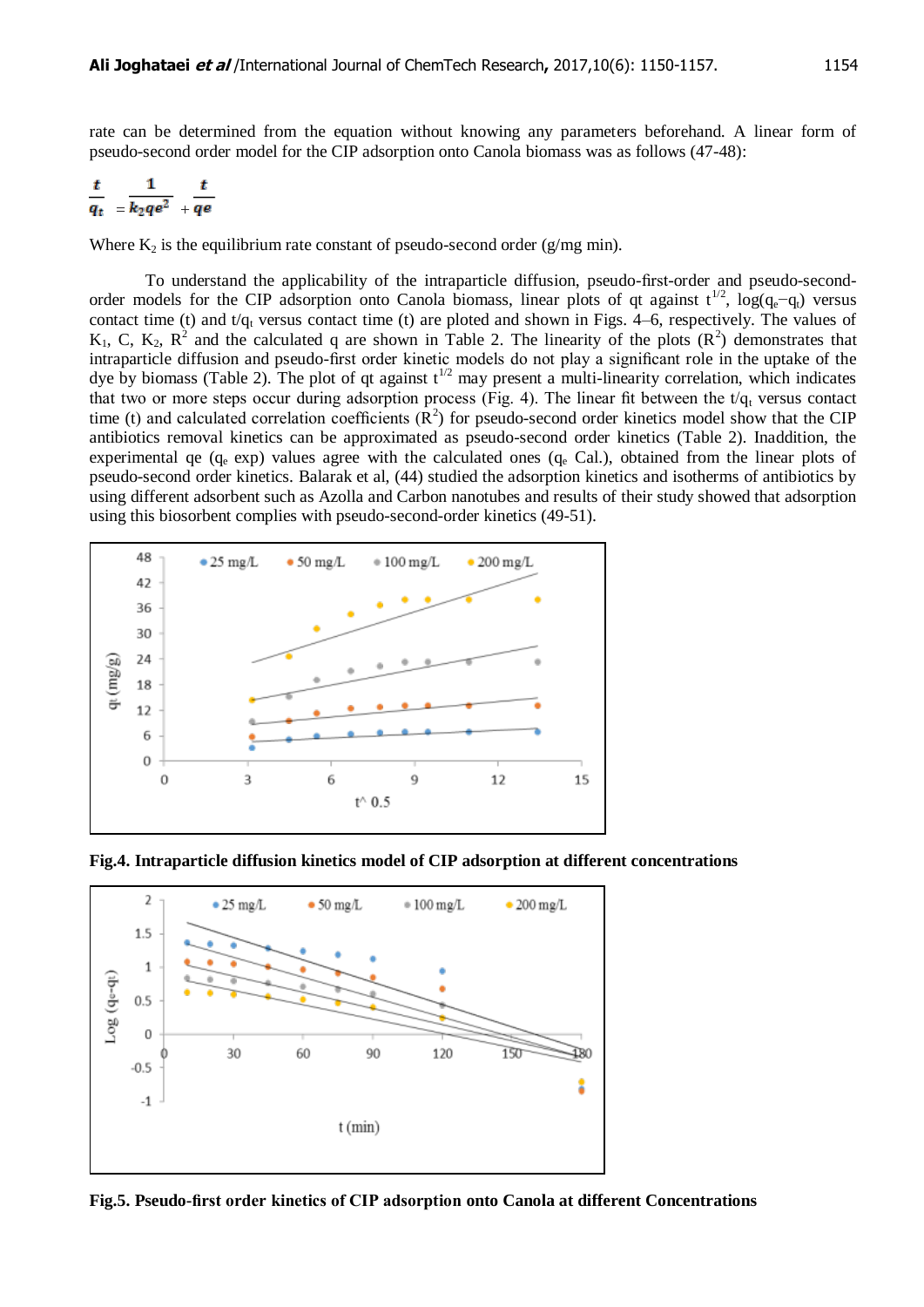

#### **Fig.6. Pseudo-second order kinetics of CIP adsorption onto Canola at different Concentrations**

#### **Conclusion:**

The effective removal of antibiotics from aqueous wastewaters is among the most important issues for many industrialized countries. Removal of Ciprofloxacin antibiotics from aqueous solutions was studied using Canola wastes. The operating variables studied were initial CIP concentration of solution, temperature and contact time. The high efficiency for CIP adsorption and equilibrium can be achieved in 90 min. In order to investigate the efficiency of CIP adsorption on Canola biomass, intraparticle diffusion, pseudo-first-order and pseudo-second-order kinetic models were studied. It was observed that the pseudo-second-order kinetic model fits better than other kinetic model with good correlation coefficient.

#### **Acknowledgement:**

The authors are grateful from deputy of research and technology of Qom University of Medical Sciences due to supporting of this research.

#### **References:**

- 1. Zazouli MA, Mahdavi Y, Bazrafshan E, Balarak D. Phytodegradation potential of bisphenolA from aqueous solution by Azolla Filiculoides. Journal of Environmental Health Science & Engineering 2014;12(66):1-5.
- 2. Diyanati RA, Yazdani J, Balarak D. Effect of sorbitol on phenol removal rate by lemna minor. Journal of Mazandaran University Medical Science. 2013;22(87):58-64.
- 3. Balarak D, Mahdavi Y , Bazrafshan E , Mahvi AH. Kinetic, isotherms and thermodynamic modeling for adsorption of acid blue 92 from aqueous solution by modified azolla filicoloides. Fresenius Environmental Bulletin.2016;25(5); 1321-30.
- 4. ManimekalaiTK, Tamilarasan G, Sivakumar N & Periyasamy S. Kinetic, equilibrium and thermodynamic studies of synthetic dye removal using plastic waste activated carbon prepared by  $CO<sub>2</sub>$ activation; International Journal of ChemTech Research; 2015, 8(6);225-40.
- 5. Manivannan P, Arivoli S, Mohammed R. Equilibrium and Thermodynamics Studies on the Removal of Iron (III) onto Activated Hibiscus Sabdariffa Stem Nano Carbon. International Journal of ChemTech Research.2015;8(10);346-54.
- 6. Peng X, Hu F, Dai H, Xiong Q. Study of the adsorption mechanism of ciprofloxacin antibiotics onto graphitic ordered mesoporous carbons. Journal of the Taiwan Institute of Chemical Engineers.2016; 8;  $1-10.$
- 7. Amini M, Khanavi M, Shafiee A. Simple High-Performance Liquid Chromatographic Method for Determination of Ciprofloxacin in Human Plasma. Iranian Journal of Pharmaceutical Research.2004; 2: 99-101.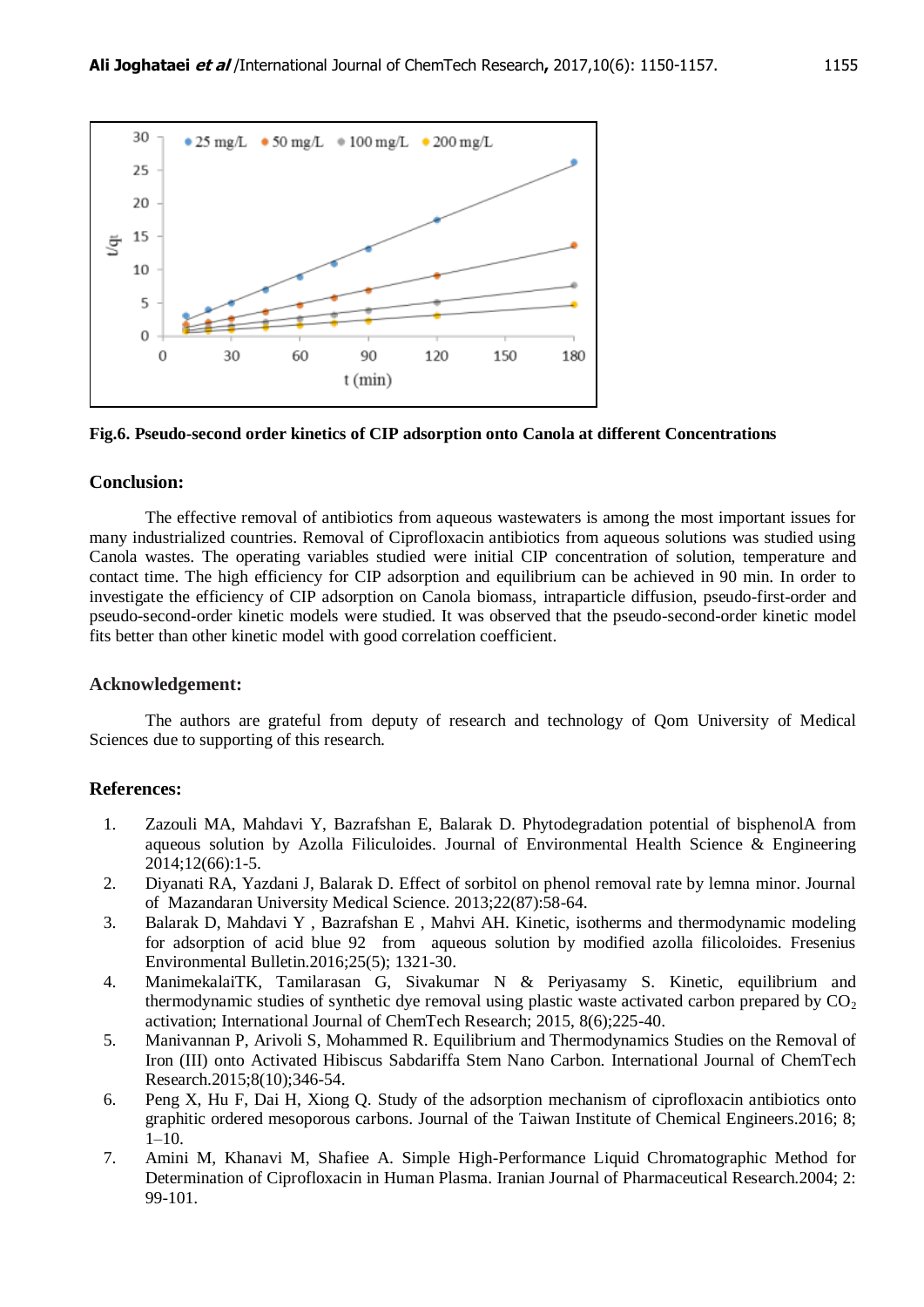- 8. Carabineiro A, Thavorn-Amornsri T, Pereira F, Figueiredo L. Adsorption of ciprofloxacin on surface modified carbon materials. Water Res. 2011; 45, 4583-91.
- 9. Ibezim EC, Ofoefule SI, Ejeahalaka N, Orisakwe E. In vitro adsorption of ciprofloxacin on activated charcoal and Talc.Am J Ther. 1999; 6(4);199-201.
- 10. Zhang L , Song X, Liu X,Yang L,Pan F.Studies on the removal of tetracycline by multi-walled carbon nanotubes, Chem. Eng. J.2011; 178 ; 26– 33.
- 11. Liu Z, Xie H, Zhang J, Zhang C. Sorption removal of cephalexin by HNO3 and H2O2 oxidized activated carbons. Sci China Chem. 2012;55:1959–67.
- 12. Liu H, Liu W, Zhang J, Zhang C, Ren L, Li Y. Removal of cephalexin from aqueous solution by original and Cu(II)/Fe(III) impregnated activated carbons developed from lotus stalks kinetics and equilibrium studies. J Hazard Mater. 2011;185:1528–35.
- 13. Balarak D, Azarpira H. Photocatalytic degradation of Sulfamethoxazole in water: investigation of the effect of operational parameters. International Journal of ChemTech Research. 2016; 9(12); 731-8.
- 14. Balarak D, Azarpira H. Rice husk as a Biosorbent for Antibiotic Metronidazole Removal: Isotherm Studies and Model validation. International Journal of ChemTech Research. 2016; 9(7); 566-573.
- 15. Rahardjo A, Susanto M, Kurniawan A, Indraswati N. Modified Ponorogo bentonite for the removal of ampicillin from wastewater. Journal of Hazardous Materials; 2011;190:1001–8.
- 16. Rivera-Utrilla J, Prados-Joya G, Sánchez-Polo M. Removal of nitroimidazole antibiotics from aqueous solution by adsorption/bioadsorption on activated carbon. Journal of Hazardous Materials. 2009;170:298–305.
- 17. Balarak D, Azarpira H, Mostafapour FK. Thermodynamics of removal of cadmium by adsorption on Barley husk biomass. Der Pharma Chemica, 2016,8(10):243-47.
- 18. Mohamed Sihabudeen M, Abbas Ali A and Zahir Hussain A, Removal of Heavy Metals from GroundWater using Eucalyptus Carbon as Adsorbent, International Journal of ChemTech Research ,2016,9(3); 254-57.
- 19. Colak F, Atar N, Olgun A, Biosorption of acidic dyes from aqueous solution by Paenibacillus macerans: kinetics, thermodynamic and equilibrium studies, Chem. Eng. J.2009; 150; 122–130.
- 20. Jayasantha kumari H, Krishnamoorthy P, Arumugam TK. Removal of Rhodamine B from aqueous solution by activated carbon prepared from the natural plant Typha latifolia by adsorption: Kinetic and Isotherm Studies. International Journal of ChemTech Research. 2015;7(7);2867-74.
- 21. Azarpira H, Mahdavi Y, Balarak D. Removal of Cd(II) by adsorption on agricultural waste biomass. Der Pharma Chemica, 2016, 8(12):61-67.
- 22. Zazouli MA, Balarak D, Karimnezhad F, Khosravi F. Removal of fluoride from aqueoussolution by using of adsorption onto modified Lemna minor: adsorption isotherm and kinetics study. Journal of Mazandaran University Medical Sciences. 2014;23(109):208-17.
- 23. Suna D, Zhanga X, Wub Y, Liu X. Adsorption of anionic dyes from aqueous solution on fly ash. J. Hazard. Mater. 2010;181, 335–42.
- 24. Zazouli MA, Mahvi AH, Dobaradaran S, Barafrashtehpour M, Mahdavi Y, Balarak D. Adsorption of fluoride from aqueous solution by modified Azolla Filiculoides. Fluoride. 2014;47(4):349-58.
- 25. Chandrasekhar S, Pramada PN. Rice husk ash as an adsorbent for methylene blue-effect of ashing temperature. Adsorption. 2006; 12, 27–43.
- 26. Shelke R, Bharad J, Madje B Milind, Ubale M. Pineapple peel waste activated carbon as an adsorbent for the effective removal of methylene blue dye from aqueous solution. International Journal of ChemTech Research. 2016; 9(5); 544-50.
- 27. Balarak D, Jaafari J, Hassani G, Mahdavi Y, Tyagi I, Agarwal S, Gupta VK. The use of low-cost adsorbent (Canola residues) for the adsorption of methylene blue from aqueous solution: Isotherm, kinetic and thermodynamic studies.Colloids and Interface Science Communications. Colloids and Interface Science Communications.2015; 7;16–19.
- 28. Balarak D, Azarpira H. Biosorption of Acid Orang 7 using dried Cyperus Rotundus: Isotherm Studies and Error Functions. International Journal of ChemTech Research; 2016, 9(9);543-9.
- 29. Zazouli MA, Mahvi AH, Mahdavi Y, Balarak D. Isothermic and kinetic modeling of fluoride removal from water by means of the natural biosorbents sorghum and canola. Fluoride. 2015;48(1):15-22.
- 30. Balarak D, Joghataei A. Biosorption of Phenol using dried Rice husk biomass: Kinetic and equilibrium studies. Der Pharma Chemica, 2016, 8(6):96-103.
- 31. Choudhary P, Singh J and Subramanian S.Biosorption of acidi dye from an aqueous solution by a marine bacterium, Planococcussp. International Journal of ChemTech Research. 2015;8(4); 1763-68.